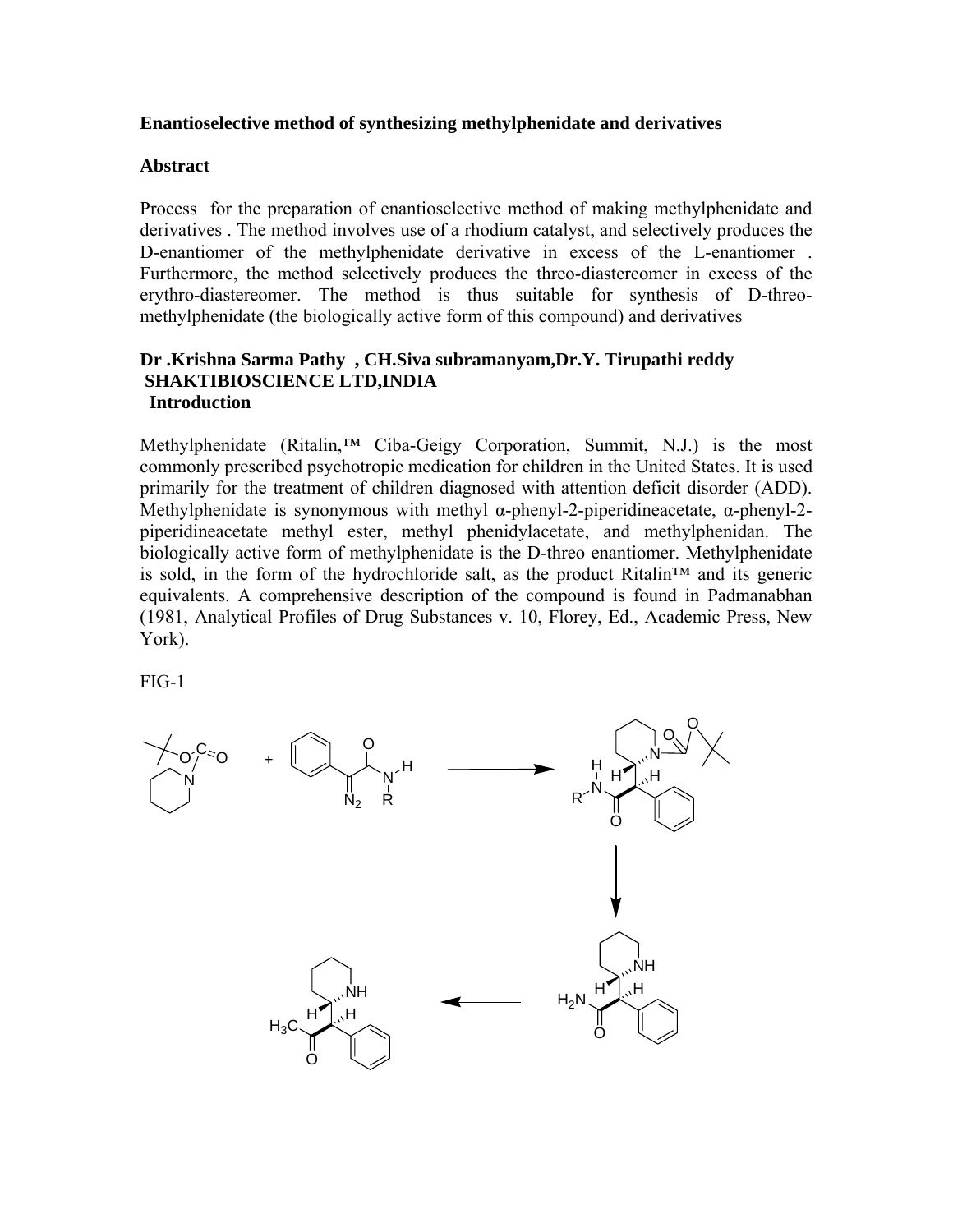These methods have various shortcomings, including low yield, the necessity to interconvert diastereomers of methylphenidate following synthesis, and the necessity to resolve enantiomers of methylphenidate. Furthermore, investigation of methylphenidate analogs has been hampered by the fact that these methods can be used to synthesize only a narrow range of analogs, such as methylphenidate analogs having ester modifications or phenyl ring substitutions

The present invention overcomes the shortcomings of these synthetic methods, and provides D-threo-methylphenidate and numerous D-threo-methylphenidate derivatives, including efficacious cocaine antagonists and analogs useful for treatment of various neurological disorders

EXAMPLE 1

Synthesis of D-threo-methylphenidate

An enantioselective synthesis of a composition comprising D-threo-methylphenidate is described in this Example. This method yields a substantially greater proportion of the Denantiomer of methylphenidate than non-enantioselective methods, and does not require chromatographic purification of this product from similar products in the reaction mixture. Furthermore, each of the synthetic steps is amenable to large-scale industrial chemical production methods and apparatus.

The synthetic method described in this Example is outlined in FIG. 1.

An oven-dried 5 milliliter flask containing a stirring bar was fitted with a septum and flame-dried while being purged with argon. 0.35 Milliliters of N-butoxycarbonyl piperidine ("Boc-piperidine") was added to the flask and degassed. An equal volume (i.e. 0.35 milliliters) of freshly distilled cyclohexane was then added to the flask. Next, 2.3 milligrams (2.51 millimoles) of Rh  $_2$  {5R-MEPY}  $_4$  catalyst was added to the flask, and the reaction mixture was maintained at 50 ° C. for 20 minutes. Preparation of this catalyst is described, for example, by Doyle et al., 1995, Reel. Trav. Chim. Pays-Bas 114:163- 170.

70.4 Milligrams of 2-diazo -2-phenyl acetamide was injected into the reaction mixture over the course of 4 hours. About 10 milligrams of the compound was be added at the beginning of the reaction and about every 30 minutes thereafter (the balance was added 30 minutes after the last 10 milligram addition). During this period, the reaction mixture was maintained at 50° C. and had a blue color. After this period, the reaction mixture was allowed to cool to room temperature (e.g. about  $20^{\circ}$  C.) over the course of about 30 minutes. The cooled reaction mixture was filtered at room temperature through a column containing a silica bed. The cylindrical silica bed had a diameter of about 5 millimeters and a height of about 100 millimeters. The silica column packing was flash silica. After the reaction mixture had been filtered through the silica column, the silica was washed with diethyl ether. The rhodium catalyst did not pass through the column, and therefore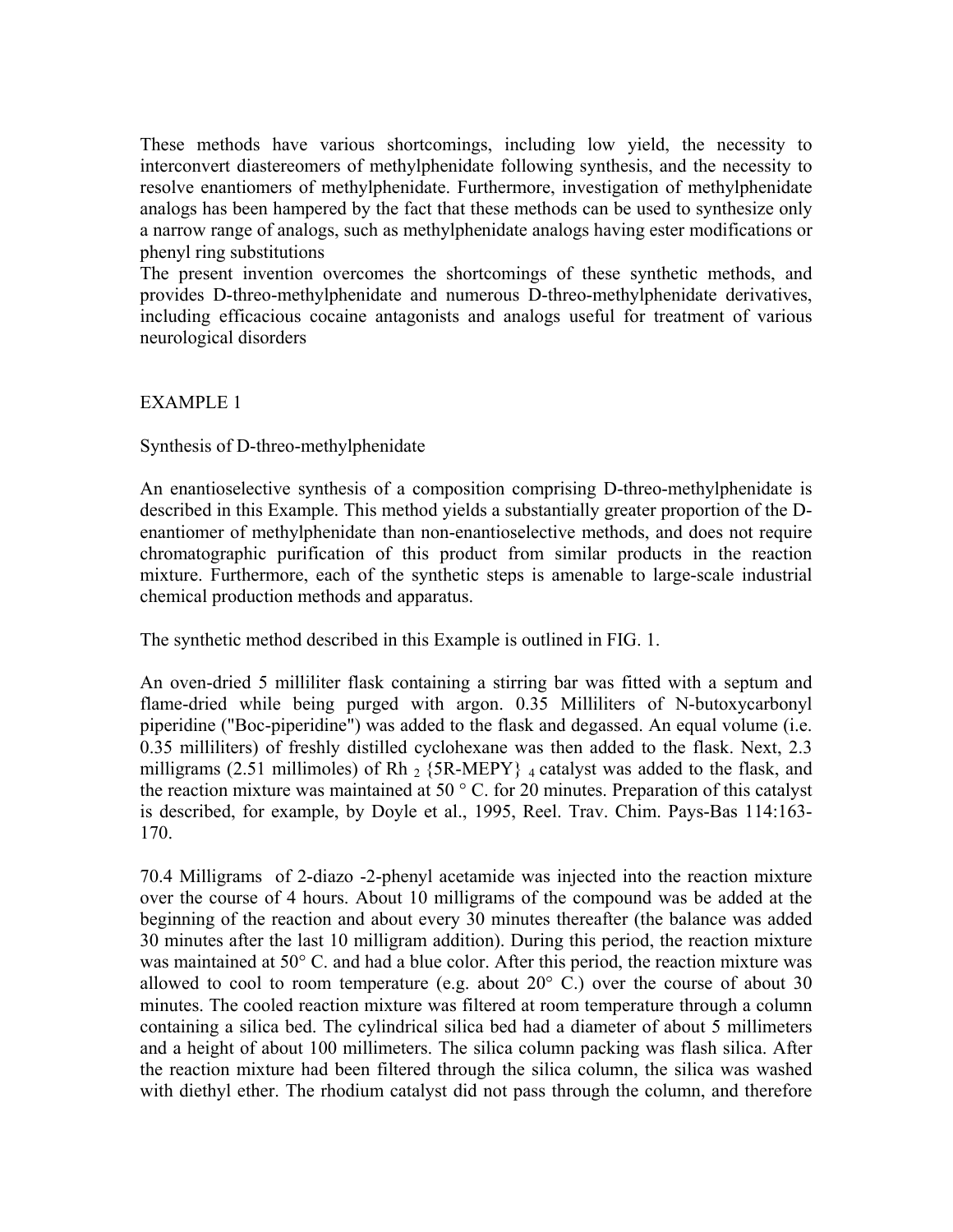was not contained in the filtrate obtained from the silica column. This filtrate was concentrated in vacuo to yield a yellow oil. The yellow oil was purified by flash chromatography using a silica gel (EM Science; 244 mesh) column containing a bed having a diameter of 20 millimeters and a height of about 10 inches and a solution comprising  $10\%$  (v/v) diethyl ether and 90% petroleum ether (boiling point 30-60 C.). About 86 milligrams of boc-methylphenidate (i.e. ca. 64.5% yield) was obtained in the form of a green oil.

An oven-dried 15 milliliter flask containing a stirring bar was fitted with a septum, and 4.0 milliliters of methanol was added thereto. The methanol was cooled to  $0^{\circ}$  C., and HCl gas was bubbled through the cooled methanol for about 15 minutes. 2.2 milliliters of methanol was added to 206 milligrams (0.62 millimoles) of Boc-methylphenidate made as described above. This solution was added to the cooled acidified methanol solution, and this mixture was maintained at  $0^{\circ}$  C. for 30 minutes while stirring the mixture. The resulting liquid was concentrated in vacuo and triturated with ethyl acetate. The resulting white solid was washed with diethyl ether to yield 114.6 milligrams of the hydrochloride salt of D-threo-methylphenidate (i.e. 68.5% yield).

37.5 Milligrams (0.115 millimoles) of the salt was dissolved in 10 milliliters of a saturated solution of sodium bicarbonate, and then extracted twice with about 15 milliliters of diethyl ether to yield 30 milligrams of the free amine form of D-threomethylphenidate (92% yield for the de-salting step).

The free amine form was applied to a Chiralcel ADTM analytical column (particle size ca. 10 micrometers) containing a bed having a diameter of about 4.6 millimeters and a length of 25 centimeters. The buffer applied to the column was a 98:2:0.1 mixture of hexane: isopropyl alcohol:diethyl alcohol, and the flow rate was 2.0 milliliters per minute. The retention times characteristic of the various enantiomers of methylphenidate under these column conditions are listed in Table 1. Chromatographic analysis of the free amine form of the reaction product indicated that at least 94% of the methylphenidate made using the methods described in this Example was the threo- diastereomer, and that at least 69% was the D-enantiomer. Thus, not less than about 63% of the methylphenidate made in this way was D-thieo-methylphenidate.

The disclosures of each and every patent, patent application, and publication cited herein are hereby incorporated herein by reference in their entirety. TABLE-1

| <b>Enantiomer of Methylphenidate</b> | Retention Time, minutes |
|--------------------------------------|-------------------------|
| l-erythro                            | 4.84                    |
| $d$ -erythro                         | 5.00                    |
| l-threo                              | 6.61                    |
| d-threo                              | 9.33                    |